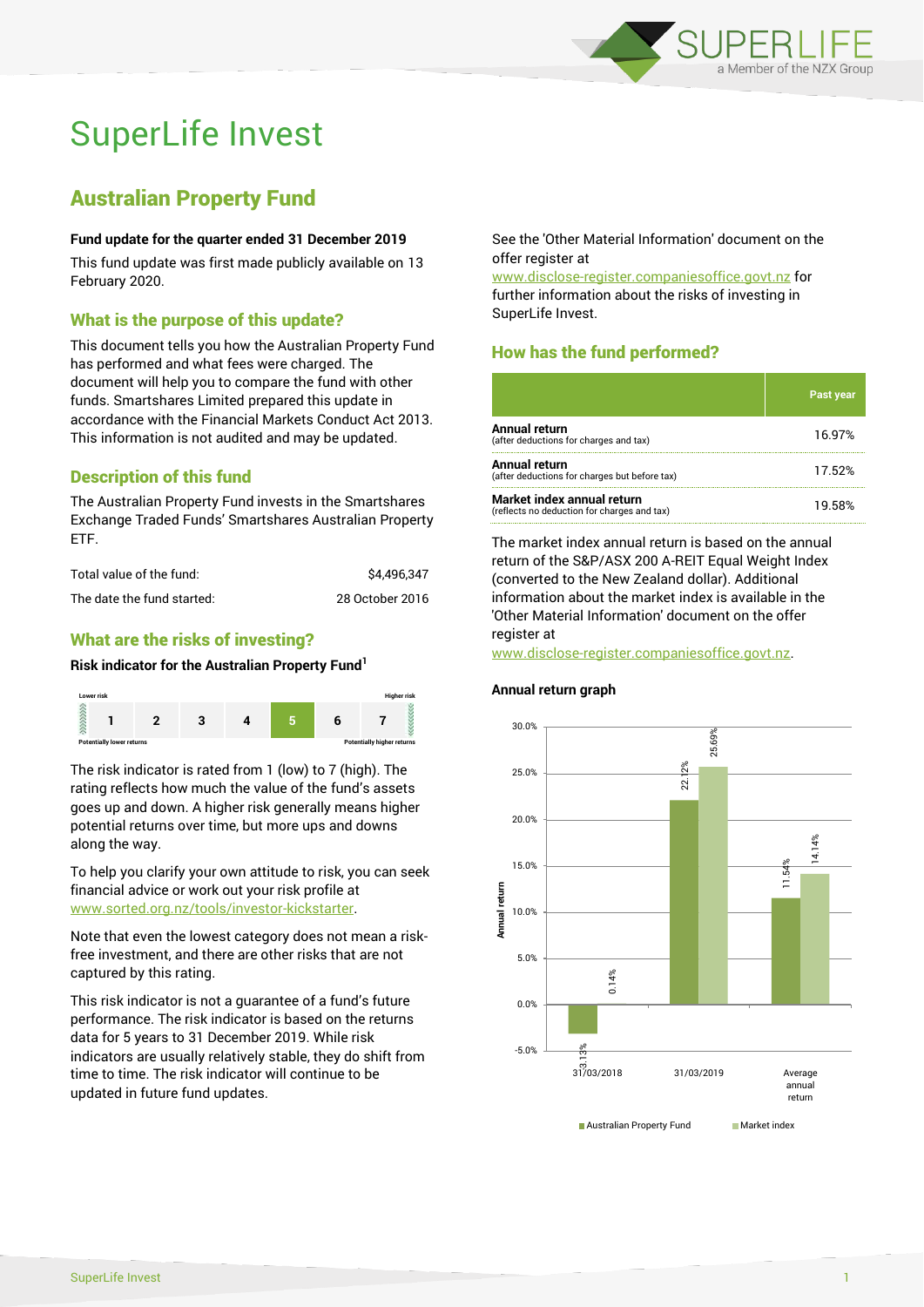

This shows the return after fund charges and tax for each year ending 31 March since the fund started. The last bar shows the average annual return since the fund started, up to 31 December 2019.

**Important:** This does not tell you how the fund will perform in the future.

Returns in this update are after tax at the highest prescribed investor rate (PIR) of tax for an individual New Zealand resident. Your tax may be lower.

#### What fees are investors charged?

Investors in the Australian Property Fund are charged fund charges. In the year to 31 March 2019 these were:

|                                                       | % per annum of fund's<br>net asset value |  |
|-------------------------------------------------------|------------------------------------------|--|
| <b>Total fund charges</b>                             | 0.49%                                    |  |
| Which are made up of:                                 |                                          |  |
| <b>Total management and administration</b><br>charges | 0.49%                                    |  |
| Including:                                            |                                          |  |
| Manager's basic fee                                   | 0.46%                                    |  |
| Other management and<br>administration charges        | 0.03%                                    |  |
| Other charges                                         | Dollar amount per investor               |  |
| Administration fee                                    | \$12 per annum                           |  |

Investors may also be charged individual action fees for specific actions or decisions (for example, if an investor has a financial adviser and has agreed to pay a fee to the adviser for providing financial advice). See the Product Disclosure Statement for SuperLife Invest for more information about those fees.

Small differences in fees and charges can have a big impact on your investment over the long term.

GST is included in the fund charges set out above.

#### Example of how this applies to an investor

Jess had \$10,000 in the fund and did not make any further contributions. At the end of the year, Jess received a return after fund charges were deducted of \$1,697 (that is 16.97% of her initial \$10,000). Jess paid other charges of \$12. This gives Jess a total return after tax of \$1,685 for the year.

#### What does the fund invest in?

#### **Actual investment mix**

This shows the types of assets that the fund invests in.



#### **Target investment mix**

This shows the mix of assets that the fund generally intends to invest in.

| <b>Asset Category</b>        | <b>Target asset mix</b> |
|------------------------------|-------------------------|
| Cash and cash equivalents    | 1.00%                   |
| New Zealand fixed interest   |                         |
| International fixed interest |                         |
| Australasian equities        |                         |
| International equities       |                         |
| Listed property              | 99.00%                  |
| Unlisted property            |                         |
| Commodities                  |                         |
| Other                        |                         |